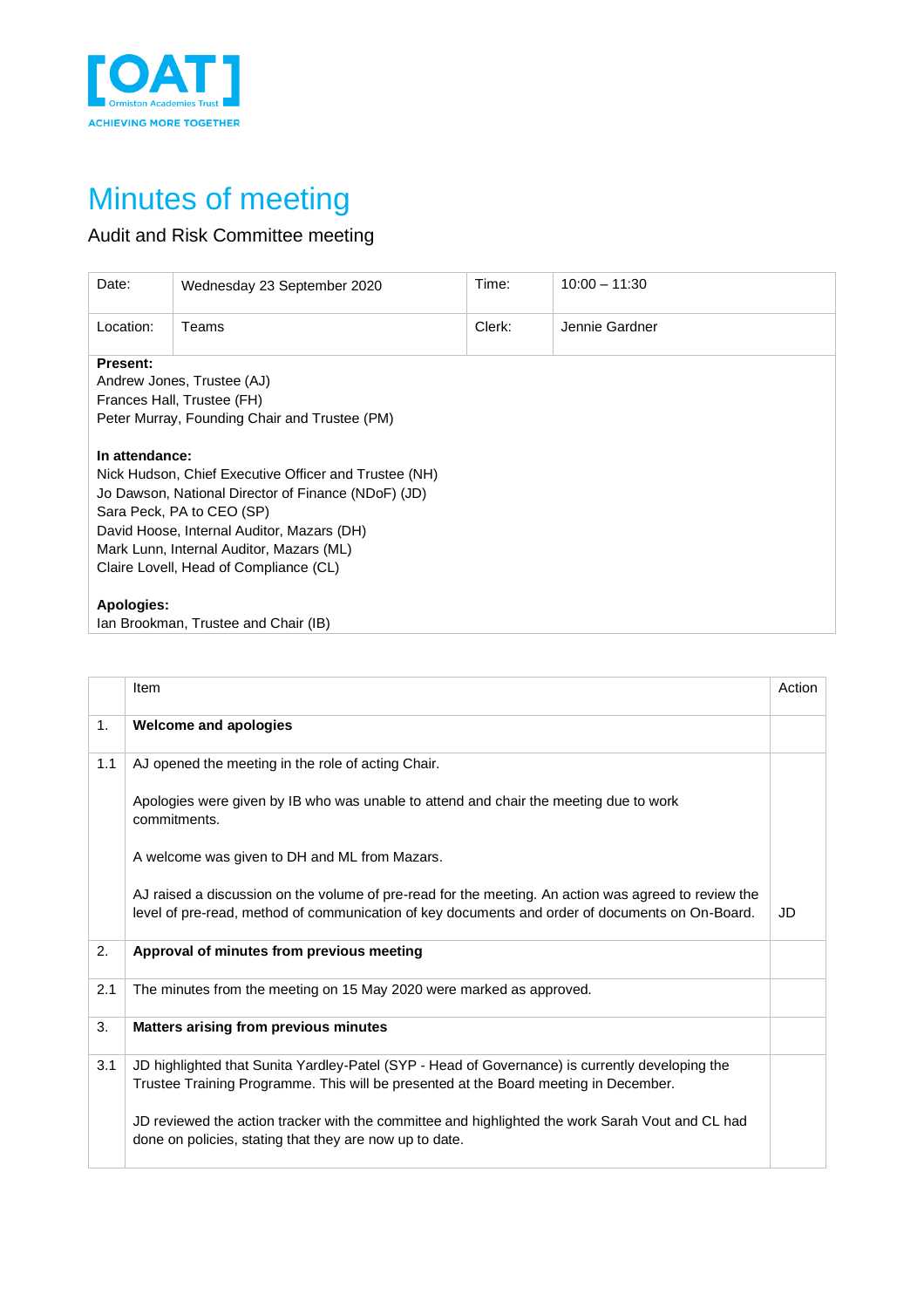

| 4.  | <b>External Audit Update</b>                                                                                                                                                                                                                                                     |    |
|-----|----------------------------------------------------------------------------------------------------------------------------------------------------------------------------------------------------------------------------------------------------------------------------------|----|
| 4.1 | CL gave a summary of the report (including key dates for trustees to note) and advised that external<br>audit is progressing well.                                                                                                                                               |    |
| 5.  | <b>Internal Audit Update</b>                                                                                                                                                                                                                                                     |    |
| 5.1 | FH and AJ noted improvements in the internal audit reports.                                                                                                                                                                                                                      |    |
|     | FH highlighted the importance of obtaining sufficient references prior to employment of new OAT<br>staff. This will be discussed at a future People Committee.                                                                                                                   | CВ |
|     | The trustees noted that several actions coming out of the procurement review had already been<br>addressed since the audit with a number being addressed by the new procurement policy.                                                                                          |    |
|     | DH and ML led a discussion on creating a summary internal audit report. The committee welcomed<br>this approach and agreed that this should be prepared and shared ahead of the next committee<br>meeting.                                                                       | СL |
| 5.2 | DH and ML presented the document for internal audit plan for 20/21+. It was noted that this document<br>was discussed between Mazars, the Head of Compliance and Reporting and the National Director of<br>Finance prior to proposal being made to the Audit and Risk Committee. |    |
|     | FH raised a question on specialists focusing on non-financial aspects of the audit work. DH advised<br>that Mazars have a team of experts, some of which are specialists in non-financial areas and can<br>cover a wide range of areas.                                          |    |
|     | AJ questioned how Mazars will continue to efficiently carry out internal audits throughout the Covid-<br>19 pandemic. DH and ML feel confident that they can continue providing quality work throughout<br>Covid-19 despite challenges.                                          |    |
|     | The committee approved the internal audit plan 20/21+.                                                                                                                                                                                                                           |    |
|     | DH and ML left the meeting.                                                                                                                                                                                                                                                      |    |
| 5.3 | Confidential                                                                                                                                                                                                                                                                     |    |
|     | The committee discussed the appointment of Mazars as the OAT internal audit partner. JD<br>commented that there has been an improvement in the quality of work both in terms of content and<br>timeliness.                                                                       |    |
| 6.  | <b>Assurance</b>                                                                                                                                                                                                                                                                 |    |
| 6.1 | The committee discussed the purpose of an assurance action tracker and its visibility to the trustees.                                                                                                                                                                           |    |
| 6.2 | CL highlighted that the Academies Financial Handbook (AFH) is updated annually in June.                                                                                                                                                                                          |    |
|     | CL presented a paper that detailed the key updates to the AFH. The Committee noted that they found<br>the update very helpful.                                                                                                                                                   |    |
| 7.  | <b>Risk</b>                                                                                                                                                                                                                                                                      |    |